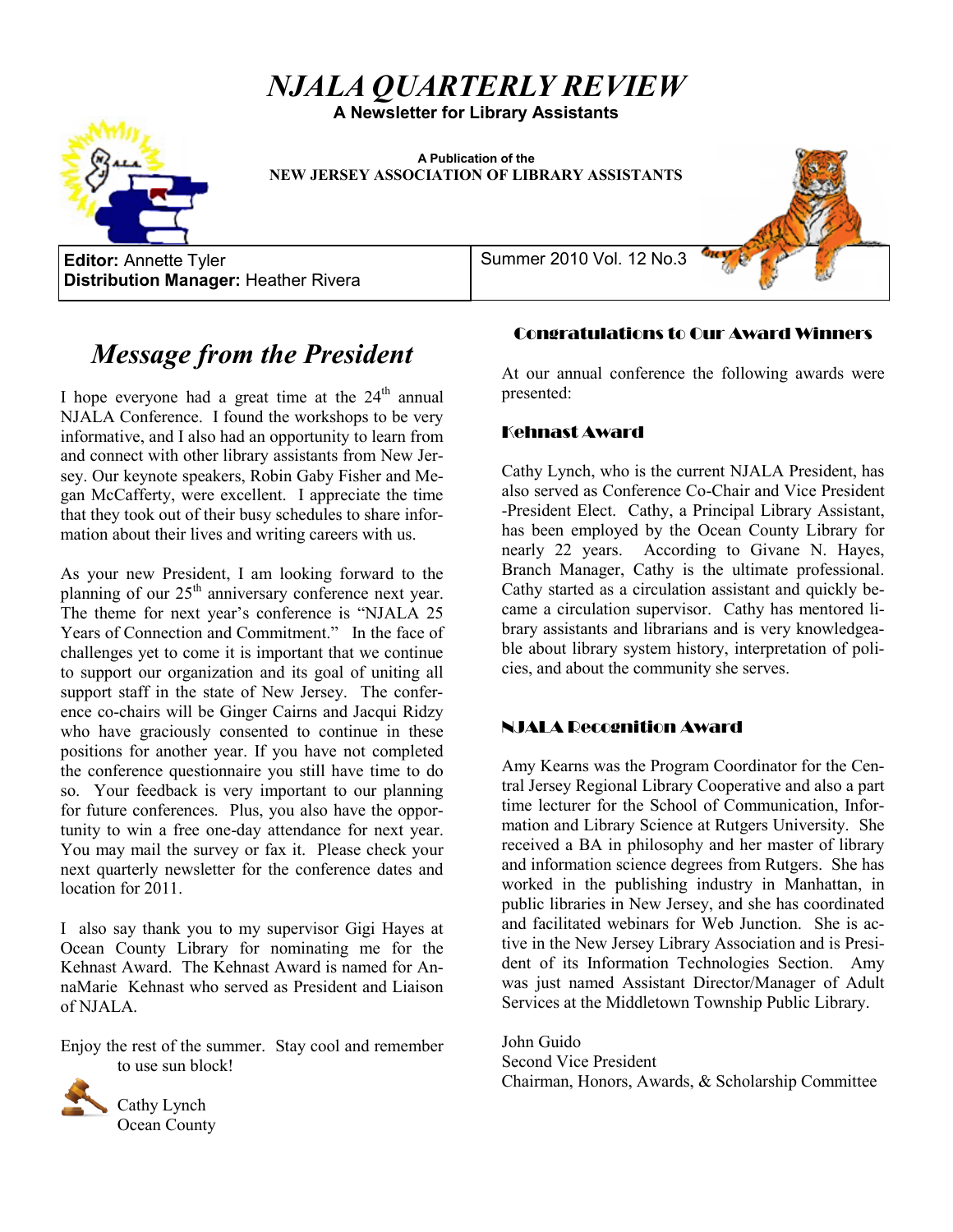#### Our Representative in D.C.

<span id="page-1-0"></span>I attended the American Library Association's (ALA) Annual Conference held in Washington DC this June. I have attended many ALA conferences, but I think this was truly the busiest one so far.

I attended the Library Support Staff Interest Round Table (LSSIRT) Steering Committee and membership meetings and an EBSCO Publishing for Academic Libraries Luncheon. This luncheon had over 1,000 people in attendance and lasted one hour. You can imagine that it was difficult to hear about the topic of databases for academic libraries, since there were that many people eating and talking in one room. After the EBSCO luncheon I went to a workshop, *Communication Skills for Front Line Library Staff*. This workshop focused on those library employees that the patrons see first. Topics included: "Behavior has Consequences." The way you send a message and the way it is received, your facial expressions, the way you speak (tone), and hand gestures may present a problem for the person receiving your message, whether you realize it or not.

I went to the *Library Journal*'s Para Librarian of the Year reception. NB: After a lot of research the *Library Journal* has adopted the term Para Librarian. After the reception I participated in the LSSIRT *Night Out*.

An OCLC breakfast featured "How Libraries Stack Up."

A workshop, "Not so Extreme Makeover," basically stated that even if there are no dress codes in many libraries we should be aware of what a patron thinks of us when we look just like them—wearing clothing such as t-shirts and shorts… It is a good idea to dress in a professional and approachable manner.

After being elected as a Member-at-Large on the LSSIRT Board I was encouraged to attend some of the ALA meetings, so the rest of my

time was spent attending ALA membership and ALA Council meetings, which I have never done before.

My last day was spent at the Library Advocacy Day Rally, which took place on Capitol Hill. I had a meeting scheduled with my Congressman so that I could discuss with him the importance of getting more federal funds to help the libraries in New Jersey. Since he was not there we spoke with his Congressional Aide, who assured us that she will forward all of our information to him. I do have contact numbers and will follow up on this situation.

Enjoy the rest of your summer.

Marilyn Jack-Brown Montclair State University Library NJALA Liaison LSSIRT Member at Large

#### ♦ ♦ ♦ ♦ ♦

### *Flying Up and Down the Shore*

To celebrate the centennial anniversary of airshows in New Jersey the Atlantic City Free Public Library and the Asbury Park Public Library are presenting exhibits at various sites this summer.

The world's first major international flying meet was held in France in 1909, but a year later airshows were hosted in Atlantic City and in Asbury Park.

For further information please contact the Atlantic City Historical Museum, 609-347-5839, the Atlantic City International Airport, 609- 645-7895, or the Township of Ocean Historical Museum, 732-531-2136.

You may also visit the following websites: [www.acfpl.org](#page-1-0)

[www.asburyparklibrary.org](#page-1-0) Or see the online exhibit at: [www.njairshow1910.org](#page-1-0)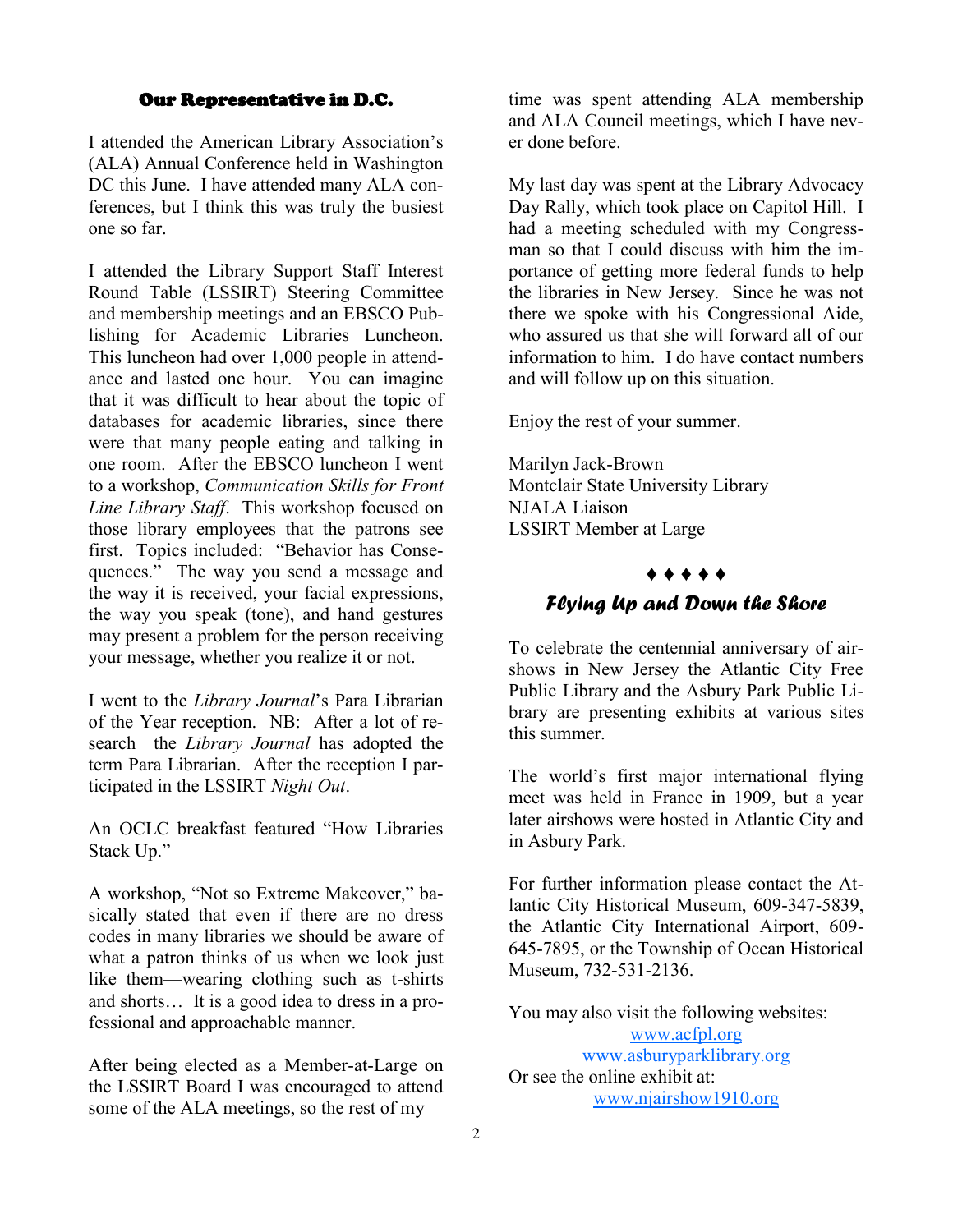## <span id="page-2-0"></span>**Libraries and the State Budget An Update**

The 2011 state budget is finally in!

We understand that there were 70,000 emails, 80,000 postcards and over 70 legislative visits. Thanks to NJLA and NJALA for all your help in garnering support for libraries. The State Library is still affiliated with Thomas Edison State College, not merged with Rutgers University. The Per Capita State Aid program, although cut in half, has been returned from the Department of Community Affairs. The 74% loss in statewide library funding has been reduced to 43%. A 35-person All-State Committee met on July 6 to determine how the statewide funding would be spent. Connie Reese represented NJALA well at that meeting.

\$4.299 million dollars, which retains our maintenance of effort for federal funding is in the Network Aid budget line. Federal funding will not be lost for the Talking Book and Braille Center. There is enough money to fund the operating expenses of one statewide cooperative with some area-based staffing, Jersey-CAT interlibrary loan, delivery (at the same frequency for now), the EBSCO suite of databases and the RefUSA database. Some smaller programs such as the statewide summer reading club and statewide reference/ILL centers will be funded. Lower priorities such as the Heritage Quest database, federated searching,

Get a Library Card Online, One Book NJ and National Reading Club Month will be lost. Also lost were positions in NJSL's Library Development Bureau and the Law Library. The group also looked at technology needs, and possibilities for future grants and training opportunities.

The EBSCO databases include the publising package, Academic Search Premier and Business Search Premier for VALE, k-12 schools and public libraries, Newspaper Source Plus which replaces GALE custom newspapers and Referencia Latina which replaces Informe.

There will be an event in the fall to celebrate the many accomplishments of the regional library cooperative directors, staff, board and members over the past 25 years. We hope we can once again grow this structure in good times. Cheryl O'Connor, director of the yet-to -be-named statewide cooperative will have Joanne Roukens serving as her Assistant Director. New staff will work closely with their counterparts in the State Library's Library Development Bureau. The cooperative is responsible for delivery, database negotiations, a website/listserv, CE, cost-sharing opportunities and QandANJ. The State Library will be in charge of interlibrary loan, technology and the database negotiations as well.

The State Library will continue to keep you informed about the budget and other projects, such as the awarding of the federal broadband grant of \$7.5 million dollars to NJ State Library, through the [www.njstatelib.org](#page-2-0) website, webinars and listserv messages. As always, thank you so much for your support!

Sincerely, Norma Blake, NJ State Librarian